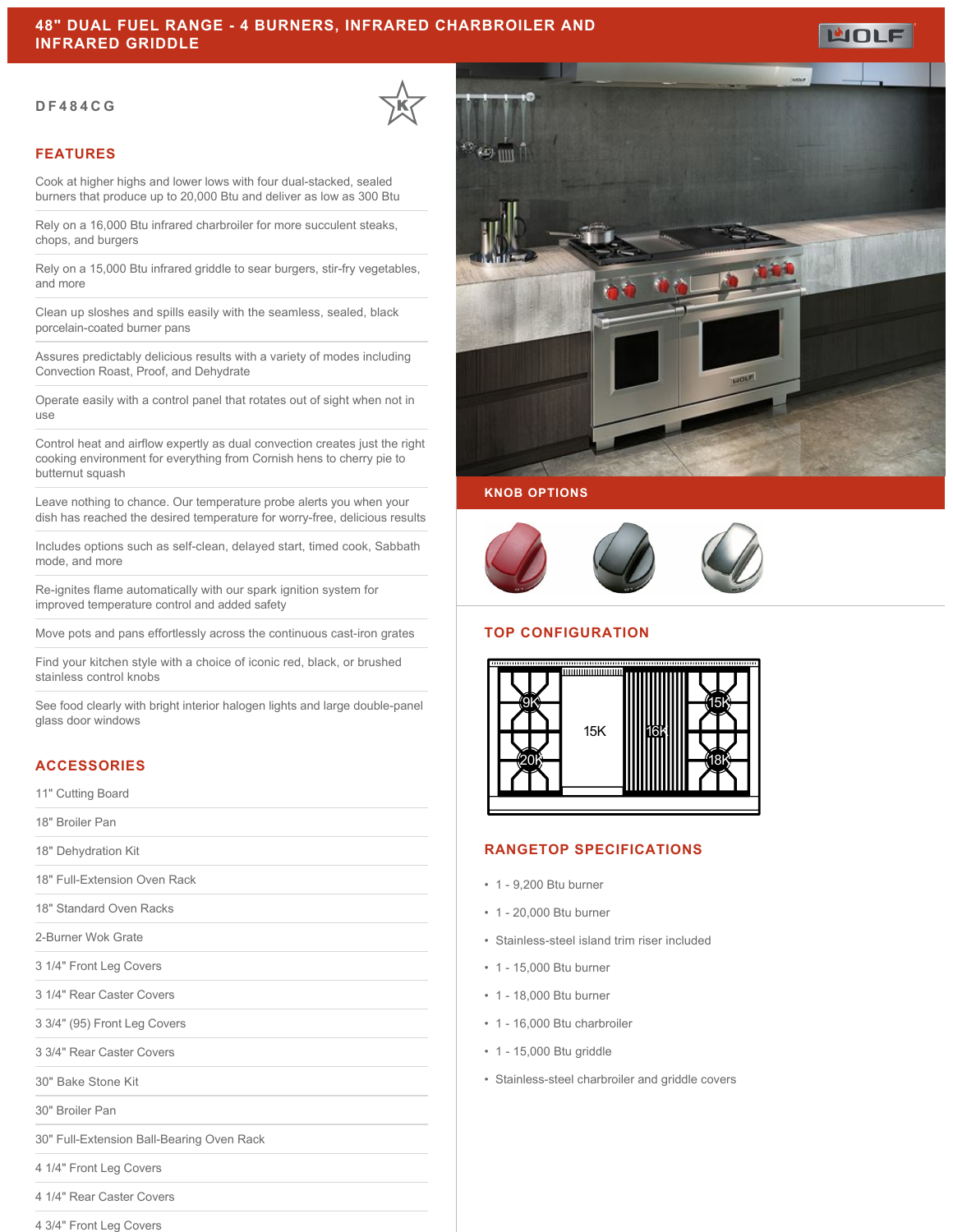| 4 3/4" Rear Caster Covers                                                                                            |
|----------------------------------------------------------------------------------------------------------------------|
| 48" Stainless Steel Kickplate                                                                                        |
| 48" and 60" Black Knobs                                                                                              |
| 48" and 60" Red Knobs                                                                                                |
| 48" and 60" Stainless Steel Knobs                                                                                    |
| Dehydration Kit                                                                                                      |
| <b>Filler Trim</b>                                                                                                   |
| Griddle Cleaning Kit                                                                                                 |
| <b>Griddle Cleaning Pads</b>                                                                                         |
| Griddle Cleaning Solution                                                                                            |
| Oven Rack Set (3)                                                                                                    |
| <b>Premier Baking Sheet</b>                                                                                          |
| <b>S-Grates</b>                                                                                                      |
| <b>Temperature Probe</b>                                                                                             |
| Stainless steel, brass or chrome bezels                                                                              |
| 5" and 10" stainless steel risers, and 20" riser with shelf                                                          |
| Accessories available through an authorized dealer.<br>For local dealer information, visit subzero-wolf.com/locator. |

Specifications are subject to change without notice. This information was generated on July 7, 2020. Verify specifications prior to finalizing your cabinetry/enclosures.